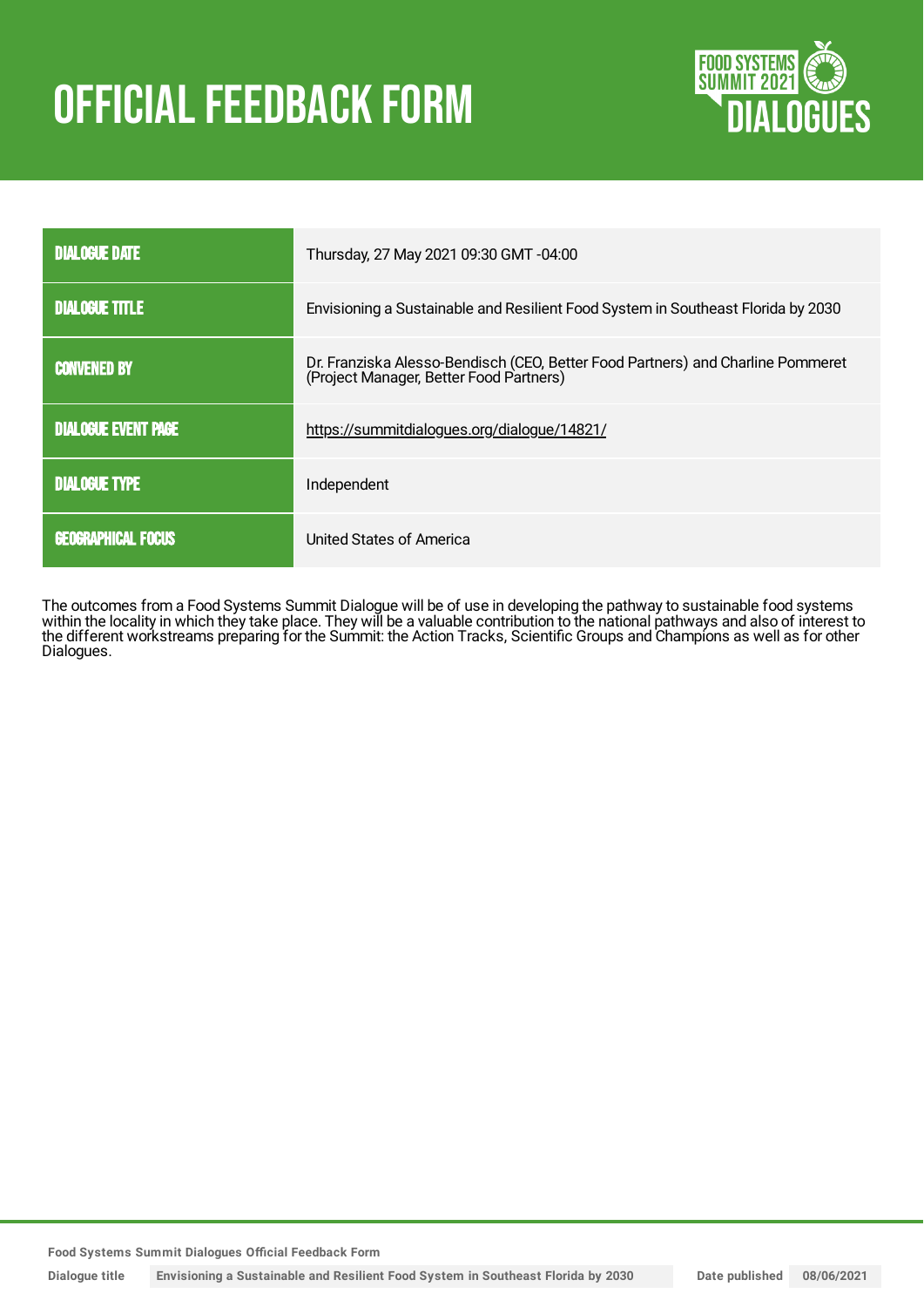## 1.PARTICIPATION



#### NUMBER OF PARTICIPANTS FROM EACH STAKEHOLDER GROUP

| 18 | Small/medium enterprise/artisan             |                | Workers and trade union                     |
|----|---------------------------------------------|----------------|---------------------------------------------|
|    | Large national business                     |                | Member of Parliament                        |
| 4  | Multi-national corporation                  | 2              | Local authority                             |
| 4  | Small-scale farmer                          | 11             | Government and national institution         |
|    | Medium-scale farmer                         | $\overline{2}$ | Regional economic community                 |
| 1  | Large-scale farmer                          | 1              | <b>United Nations</b>                       |
| 27 | Local Non-Governmental Organization         |                | International financial institution         |
| 1  | International Non-Governmental Organization | 5              | Private Foundation / Partnership / Alliance |
|    | Indigenous People                           | 5              | Consumer group                              |
| 11 | Science and academia                        |                | Other                                       |
|    |                                             |                |                                             |

**Food Systems Summit Dialogues Official Feedback Form**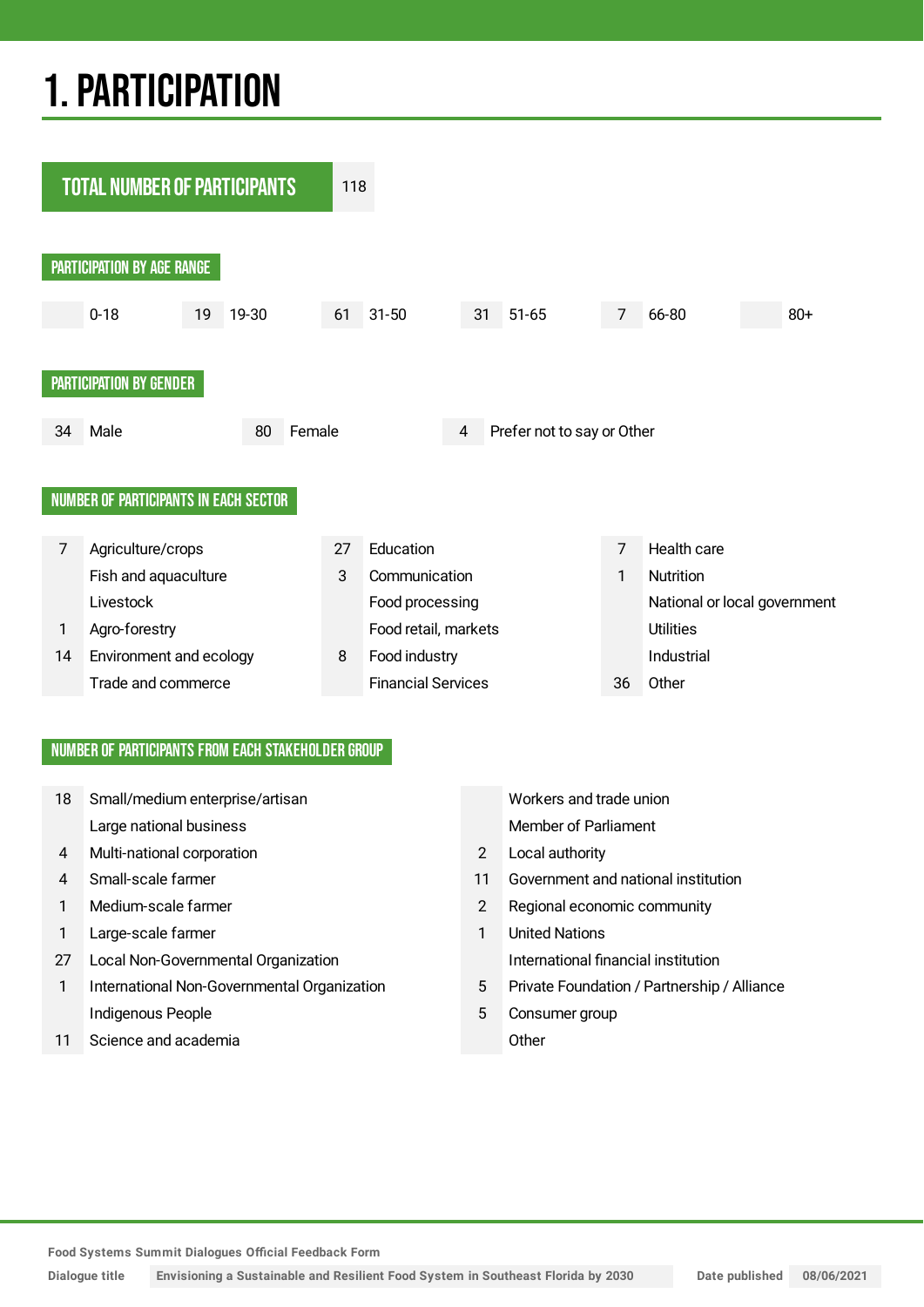### 2. PRINCIPLES OF ENGAGEMENT

#### HOW DID YOU ORGANIZE THE DIALOGUE SO THAT THE PRINCIPLES WERE INCORPORATED, REINFORCED AND ENHANCED?

We directly addressed each of the seven principles when organizing the dialogue, selecting participants, communicating the objectives of the event and convening the virtual meeting.

HOW DID YOUR DIALOGUE REFLECT SPECIFIC ASPECTS OF THE PRINCIPLES?

Act with urgency: all the discussion groups were encouraged to work on immediate solutions. Recognize complexity: the 10 discussion topics reflected the complexity of Southeast Florida food system and its challenges. Embrace multi-stakeholder inclusivity: we ensured to have representation for all relevant stake holder groups. Build trust: we enabled new connections and building of trust between stakeholder groups trough the dialogue.

DO YOU HAVE ADVICE FOR OTHER DIALOGUE CONVENORS ABOUT APPRECIATINGTHE PRINCIPLES OF ENGAGEMENT?

Respect the principles related to respect and trust, which are critical since the dialogue brings together stakeholders from diverse sectors and organizations, often with competing goals and agendas. It is crucial to bring them back to the goal and rally them around the UN vision.

**Food Systems Summit Dialogues Official Feedback Form**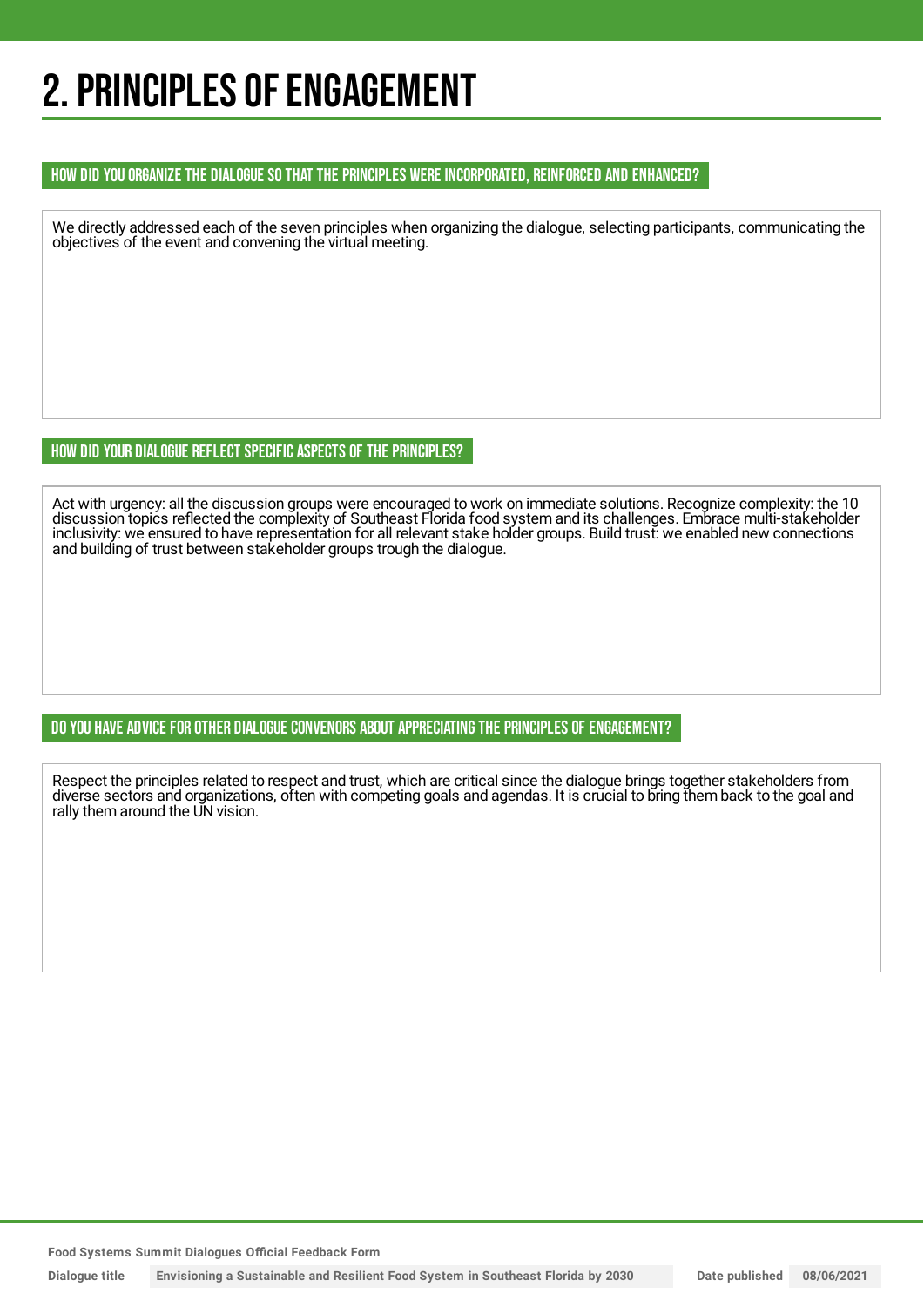## 3. METHOD

The outcomes of a Dialogue are influenced by the method that is used.

DID YOU USE THE SAME METHOD AS RECOMMENDED BYTHE CONVENORS REFERENCE MANUAL?

**Yes** ✓ **No**

We did use the same method as recommended by the Convenors Reference Manual, but we created more in-depth planning materials, including: Detailed weekly-based retro-planning, Participant List, Social Media Plan with different visuals and texts than those recommended in the Convenors Reference Manual.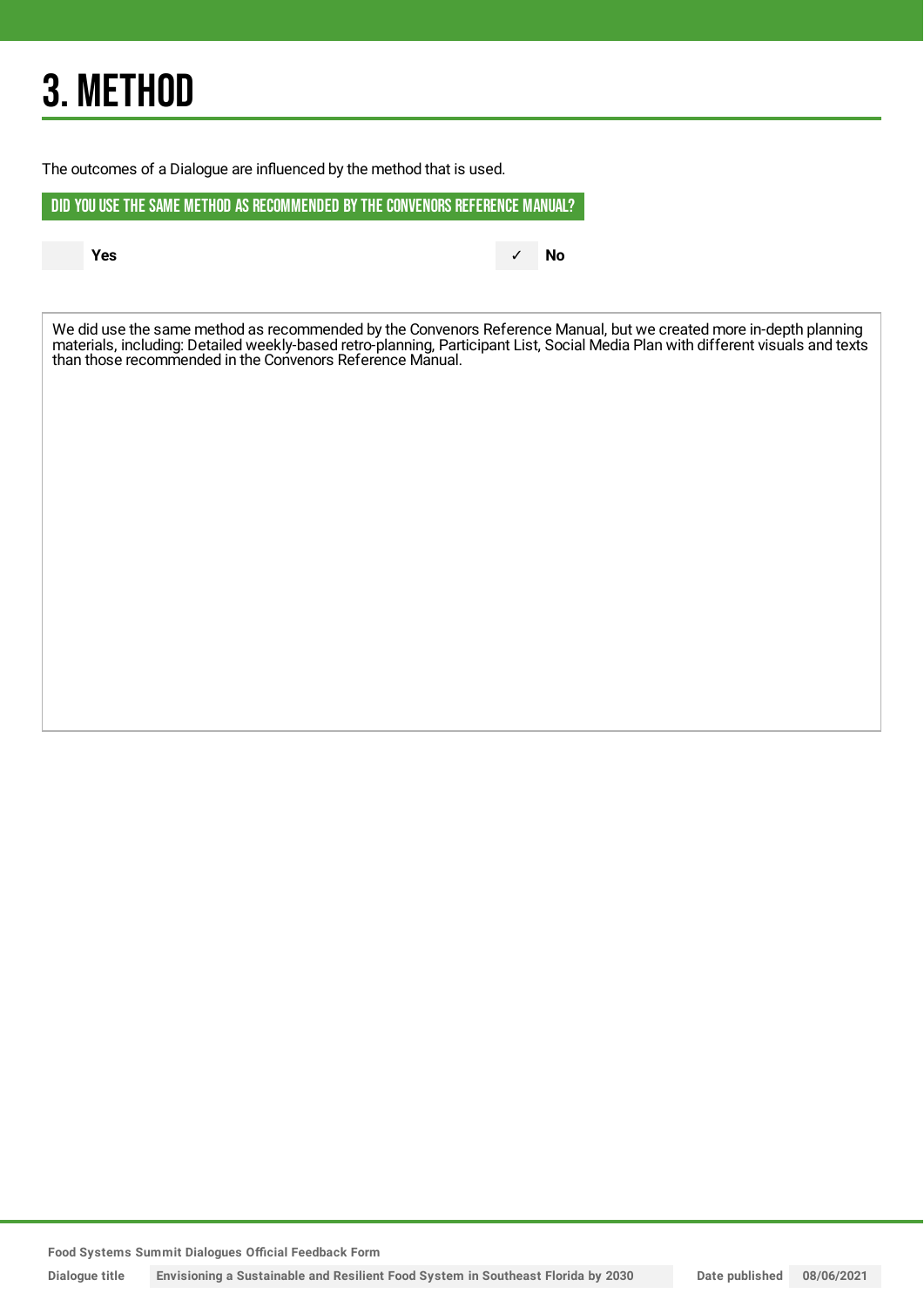## 4. DIALOGUE FOCUS & OUTCOMES

### MAJOR FOCUS

The focus of our Dialogue was: Envisioning a Sustainable and Resilient Food System in SE Florida by 2030.

Ten Discussion Groups were organized:

1) Food access: How do we ensure sustainable, affordable and nutritious food for all communities (Action tracks #1, #2 and  $#4)$ 

2) Resilience after COVID-19: How to build back better food systems (Action track #5)

3) Food Security: SE Florida's Agriculture in the Coming Decades (Action track #4)

4) Climate Resilience: How to strengthen the food system in the face of a climate emergency (Action track #5)

5) Food Waste and Recovery: What supply chain solutions can help ensure responsible use of resources, reduce and recover food waste from farmers to consumers (Action track #3)

6) Partnership: Game-changing Solutions for transforming Food Systems (Action tracks #1, #3, #4 and #5)

7) The environmental impacts of Food: How can we eat more responsibly? (Action track #2)

8) Making food systems more inclusive: The role of minorities in food systems (Action track #4)

9) Youth Power: How young people can help shift help shift food systems towards increased sustainability and climate resilience (Action tracks  $#7, #3, #4,$  and  $#5$ )

10) Community building: How to foster collaboration between food system stakeholders to focus and strengthen collective action (Action tracks #1, 2, 3, 4 and #5)

#### ACTION TRACKS

- ✓ Action Track 1: Ensure access to safe and nutritious food for all
- ✓ Action Track 2: Shift to sustainable consumption patterns
- ✓ Action Track 3: Boost nature-positive production
- Action Track 4: Advance equitable livelihoods
- ✓ Action Track 5: Build resilience to vulnerabilities, shocks and stress

#### **KEYWORDS**

|   | Finance                      | ✓ | Policy                     |
|---|------------------------------|---|----------------------------|
| ✓ | Innovation                   | ✓ | Data & Evidence            |
|   | Human rights                 | ✓ | Governance                 |
|   | Women & Youth<br>Empowerment |   | Trade-offs                 |
|   |                              |   | Environment<br>and Climate |

**Food Systems Summit Dialogues Official Feedback Form**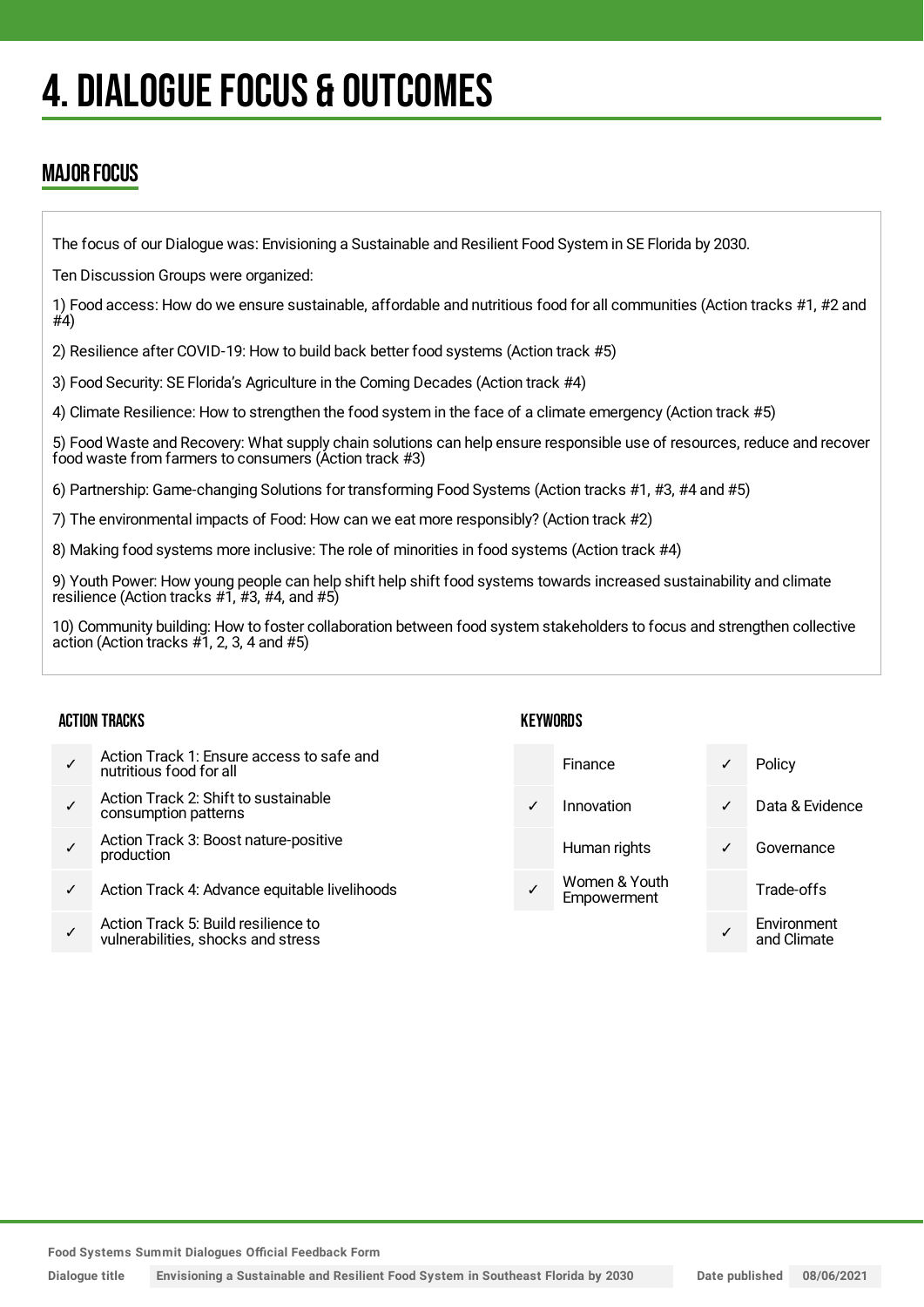### MAIN FINDINGS

The following solutions have been identified:

Education – Education is critical to engage the SE FL community on improving food systems. Includes education of consumers about the environmental impact of diets and shelf-life, young people about careers in Food System and farmers about sustainability.

Transparency - is needed and can be made possible e.g. through vizualizations of food system map, audits and research.

Communication - we need to communicate to counter misinformation and educate.

Governance – stronger leadership is needed. Includes, for example, the creation of a board to oversee food system work.

Partnerships/stakeholder collaboration – includes the establishment of partnerships e.g. with churches, and collaborations between farmers.

Measurement - we can only manage what we can measure. Needs to use indicators that are holistic and impact-focused (e.g. measure health outcomes).

Implementation  $-$  can be fostered by bringing in community members of trust.

Below are the main findings for each action track.

AT1: Ensure access to safe and nutritious food for all

We need more transparency on distribution of access points: we should count them, and overlay them with health outcomes. Solutions: identify food deserts, increase the number of community gardens and on-site farms at community facilities, bring food market to the people, increase policy support of urban agriculture.

#### AT2 : Shift to sustainable consumption patterns

We need to engage and educate populations about the health and environmental impact of food and food waste: engage communities in garden developments, create partnerships with local grocers, supermarkets and farmers' markets to provide access to healthy food and funding for gardens, promote plant-based options (e.g. Meatless Monday), implement sustainable nutrition education components in schools, expand composting efforts through a municipal-based pick-up and drop-off system for composting facilities. Local farmers need to 1) diversify their production based on local demand, and 2) create their own composting facility on site to process local food scraps.

#### AT3 : Boost nature-positive production

We need to increase support for local farmers and increase regulation: ensure remaining imports are treated and cannot introduce new pests, pass heat standards at the federal level (H.R.3668 - Asuncion Valdivia Heat Illness and Fatality Prevention Act) and at the state level so there's a legal mandate for agricultural employers to provide their workers with rest breaks, water access and restrooms. We need to increase farms' energy efficiency: invest in technology and pilot projects for sustainable agriculture, convert the power grid to renewable sources, convert septic tanks to sewer systems to avoid nutrient leakage into waterways.

#### AT4 : Advance equitable livelihoods

We need to integrate youth into the agri-food system by educating them using technology (social media, apps), having young people talk to other young people to engage them, increase communication on career opportunities in food systems, create a community education component on food systems and community growing in higher education.

It is critical to give control back to rural communities and involve them in decision-making, make SNAP available to ex-felons in state of Florida, give farmers contracts for funding, insist on the positive financial impact of transforming food systems to get elected officials involved in giving communities more power over land.

#### AT5: Build resilience to vulnerabilities, shocks and stress

To increase resilience, we need to: increase use of urban gardens (households, commercial rooftops, public lands) and of household food stocks for emergencies such as hurricanes (stockpiling), develop intra-neighborhood networks to aid most at risk households, use more resilient crops, facilitate households growing their own landscaping plants so that landscaping companies can convert their land to agricultural crops. To build back better from COVID-19, we must prioritize local farmers purchase (supermarkets must have a % of their total purchases coming from local producers, government tax incentives for supermarkets doing so), implement and test the solutions such as programs related to Food Readiness and encouraging the creation of Food Incubators.

**Food Systems Summit Dialogues Official Feedback Form**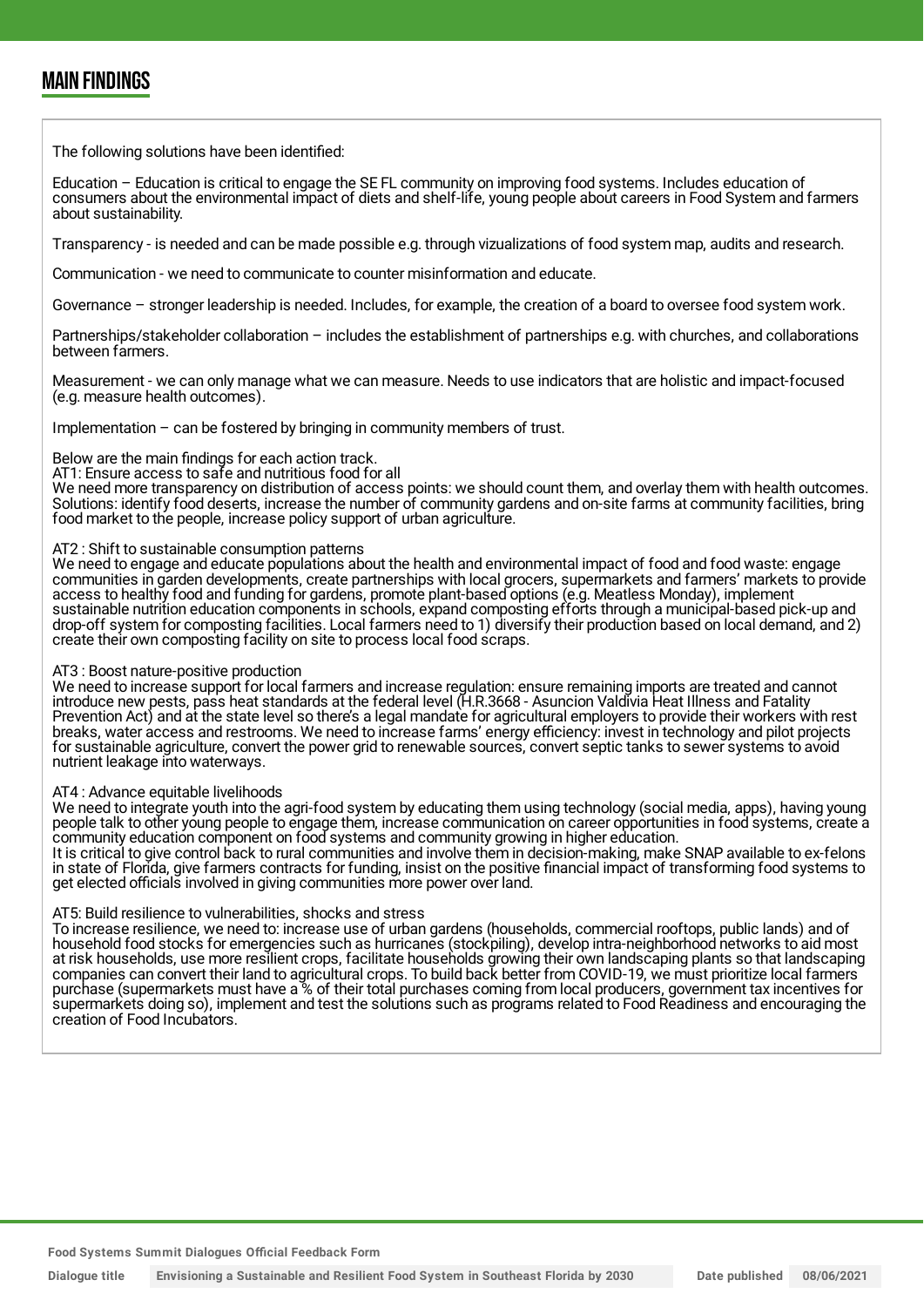#### ACTION TRACKS

- ✓ Action Track 1: Ensure access to safe and nutritious food for all
- ✓ Action Track 2: Shift to sustainable consumption patterns
- ✓ Action Track 3: Boost nature-positive production
- ✓ Action Track 4: Advance equitable livelihoods
- ✓ Action Track 5: Build resilience to vulnerabilities, shocks and stress

#### **KEYWORDS**

|  | Finance                      | ✓ | Policy                     |
|--|------------------------------|---|----------------------------|
|  | Innovation                   | ✓ | Data & Evidence            |
|  | Human rights                 |   | Governance                 |
|  | Women & Youth<br>Empowerment |   | Trade-offs                 |
|  |                              |   | Environment<br>and Climate |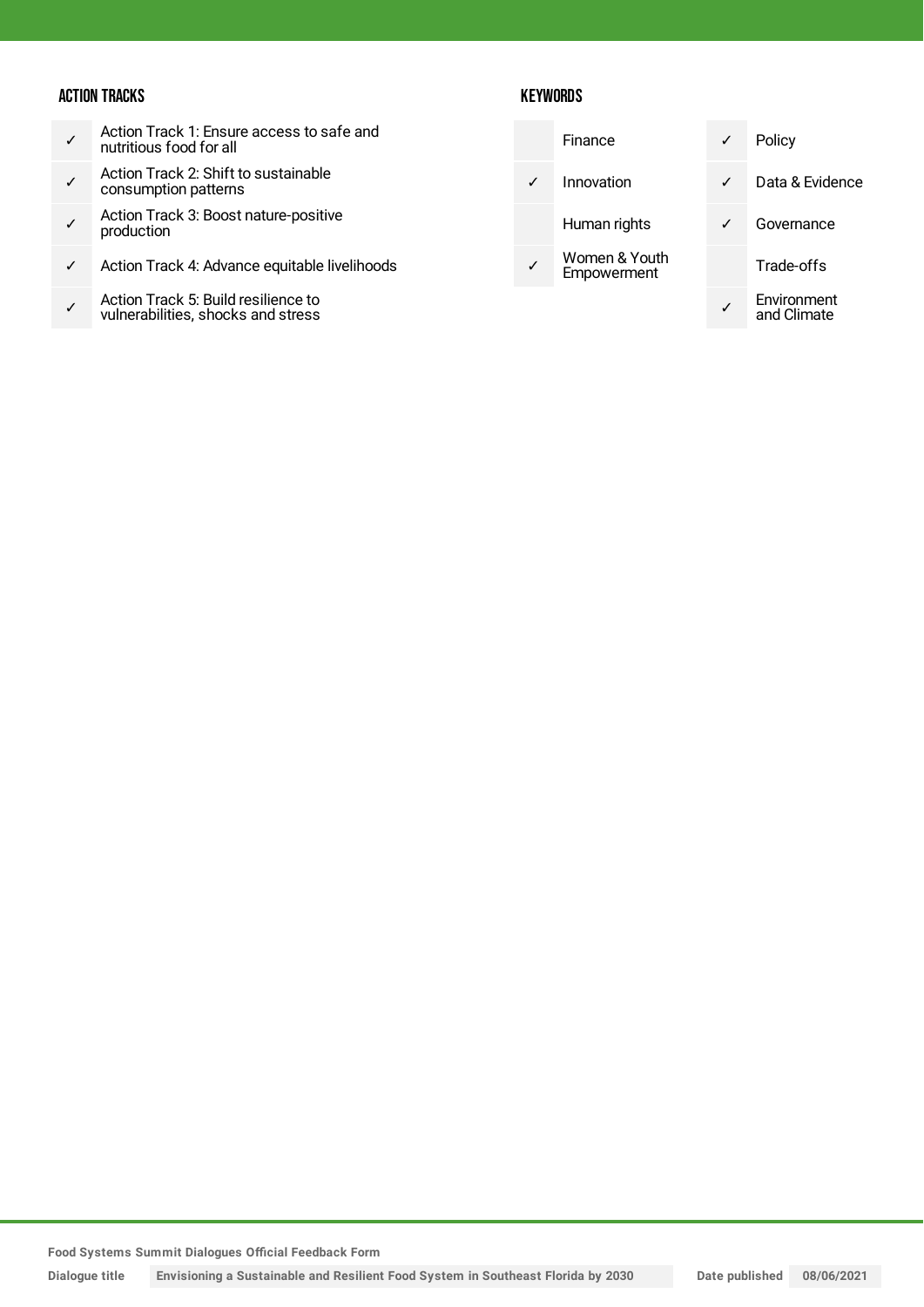Food access: How do we ensure sustainable, affordable and nutritious food for all communities Actions urgently needed: 1) Policies: Work with municipalities to work on policies, which can have a higher level of change. Ex: Local food policies that allow for growing food at home and having more urban food agriculture more possible. 2) Urban ag: • Implement community gardens on a certain piece of land and focus on government policy to ensure that the soil is safe and not contaminated to streamlined the process of testing and analysis. • Increase the number of on-site farms at community facilities such as hospitals, schools, etc. (Grow to Heal at Baptist Health) • Increase the number of community gardens and promote the 365-day growing season in Miami • Hydroponic growing and urban growing to preserve farm land and not give that land up. 3) Access and Utilization: • Make farmer's markets more readily accessible and not considered an event- change the mindset of the community and politicians will show that there is a need for more access. • Increase the number of programs that could be culturally sensitive, ex: Little Haiti could integrate local chefs in the community to create recipes and have fun events to show how they make recipes, give them out, and show how they can eliminate food waste when cooking. Ex: how to cut a pepper to avoid as much waste as possible, and use as much of the food as possible 4) Food waste: Increase composting efforts - It is hard to find places to compost which is a problem in itself, along with the fact that not enough food is composted, but thrown out instead 5) Partnerships: Increase partnerships are needed in general in the tourism industry- opportunity to marry caters, hotels etc. with a community- overflow of foods from events can get donated and there can be incentives for caters and hotels in a form of taxes etc. to reduce waste 6) Priorities: Pin point better the places within neighborhoods that are in most need (access what the community needs and not what we feel the community wants- it's not about us, it's about the community) Key stakeholders: • Organizations such as hospitals, (Ex: Baptist Health) as well as schools will change the mind-set of what a farmer's market is. It needs to be more accessible and more common, and changes in culture can make this happen. Farmers markets are typically on weekends and during limited hours, but this should be more accessible to people. Farmer's markets are also typically located in affluent areas, and that poses a barrier- Meet people where they are, and bring the market to these areas to eliminate barriers of access. • Refrigerators in Liberty City- allowing the community to come in and take what they wish- donator can put into the refrigerator what they wish. This is innovative and will become more larger and mainstream. Challenges are the health and safety and monitoring of what gets put into these refrigerators. Having good partnerships with donators so that the right foods are going into the refrigerator is imperative Ways in which progress could be assessed:

1) Short-term: examples of increasing access to farmer markets:

• Observing the mind-set of people on how they feel about community gardens by talking to people or engaging in focus groups in various communities. This will provide important insight into whether or not these actions are being successful or not.

• Counting the frequency and hours in which farmers markets are available is a reat way to quantitatively measure success. This is more immediate measure.

2) Long-term:

• General health of population- less access to nutrition food = long term health problems. If over the course of many years, the health of a community improves significantly, we can assess the effect that increased focus on food access has on a group.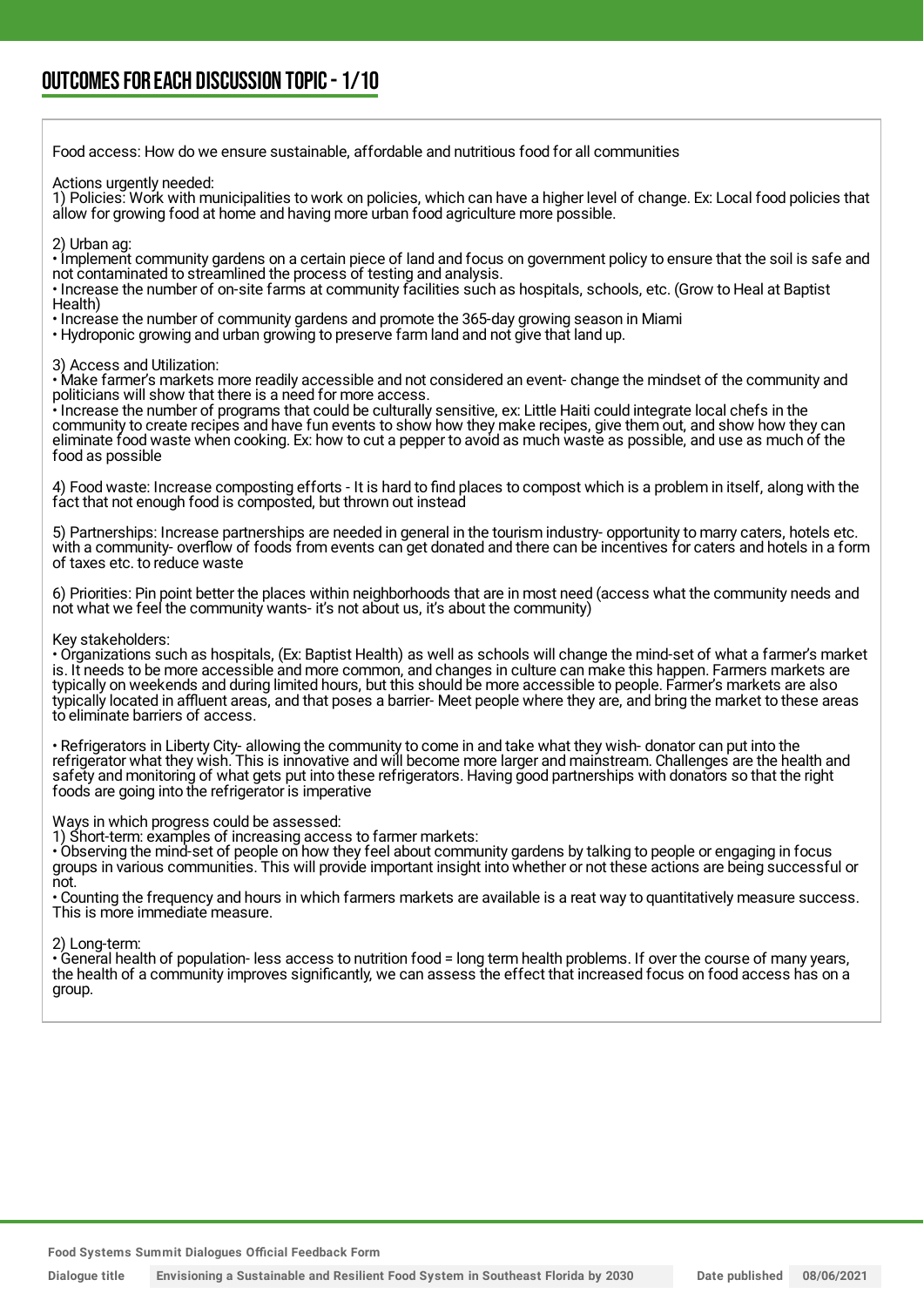#### ACTION TRACKS

- ✓ Action Track 1: Ensure access to safe and nutritious food for all
- ✓ Action Track 2: Shift to sustainable consumption patterns

Action Track 3: Boost nature-positive production

✓ Action Track 4: Advance equitable livelihoods

Action Track 5: Build resilience to vulnerabilities, shocks and stress

#### **KEYWORDS**

|   | Finance                      | ✓            | Policy                     |
|---|------------------------------|--------------|----------------------------|
| ✓ | Innovation                   | $\checkmark$ | Data & Evidence            |
|   | Human rights                 | ✓            | Governance                 |
|   | Women & Youth<br>Empowerment |              | Trade-offs                 |
|   |                              |              | Environment<br>and Climate |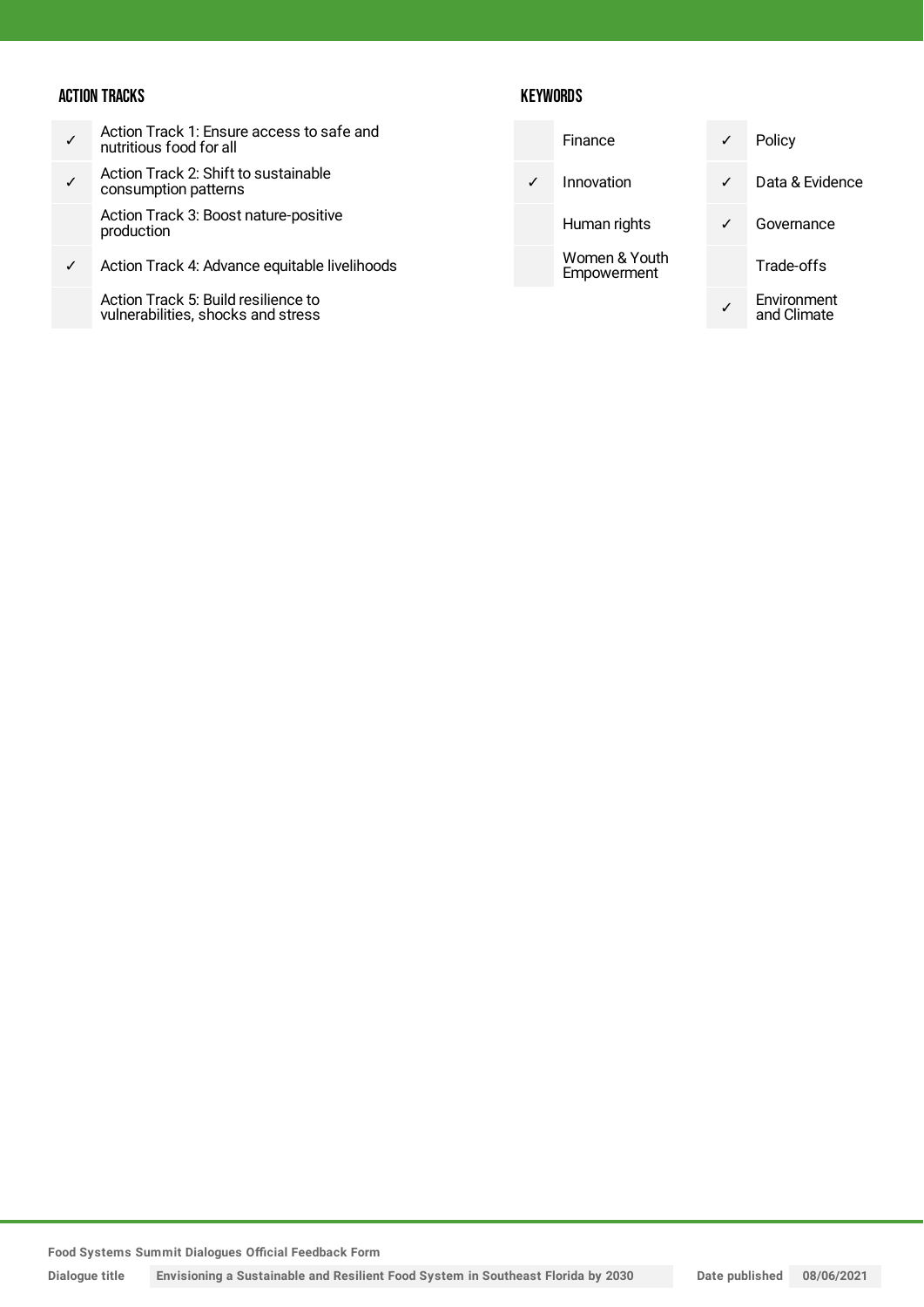### OUTCOMESFOR EACH DISCUSSION TOPIC- 2/10

| Resilience after COVID-19: How to build back better food systems                                                                                                                                                                                                                                                                                                                                                                                                                                                                                                                                                                                                                                                                                                                                                                                                                                                                                                                                                                                                                                                                                                                                                                                           |
|------------------------------------------------------------------------------------------------------------------------------------------------------------------------------------------------------------------------------------------------------------------------------------------------------------------------------------------------------------------------------------------------------------------------------------------------------------------------------------------------------------------------------------------------------------------------------------------------------------------------------------------------------------------------------------------------------------------------------------------------------------------------------------------------------------------------------------------------------------------------------------------------------------------------------------------------------------------------------------------------------------------------------------------------------------------------------------------------------------------------------------------------------------------------------------------------------------------------------------------------------------|
| Actions urgently needed<br>1) Recognize the lack of preparedness for major shifts and the need for restructuring the balance between international<br>supply and local.<br>2) Carefully manage food supply balance to avoid drastic changes in cost of food<br>3) Support local farmers and local growers by prioritizing the purchase through educational campaigns<br>4) Attract young people to farmers, cultivating and incentivizing youth to work in the rural environment<br>5) Have big supermarket chains choose part of their supply from local farmers (having a % of their total purchases coming<br>from local producers)<br>6) Create government incentives through tax incentives for supermarkets prioritizing local farmers products<br>7) Update US food regulations (based in the 19th Century)<br>8) Amplify the Fresh From Florida database outreach, making it more visible and distributed.<br>9) Advocate for the changes needed, demanding from local official's tax incentives needed to prioritize local farmer's<br>purchase<br>10) Incorporate a system thinking approach to food systems<br>11) Implement and test the solutions such as programs related to Food Readiness and encourage the creation of Food<br>Incubators |
| Key stakeholders<br>· Supermarkets<br>• Local farmers<br>• Government<br>• Public-Private partnerships (Corporations)<br>• Young people<br>• Schools (and the taught content related to planting, food crops, rural)<br>$\cdot$ Doctors                                                                                                                                                                                                                                                                                                                                                                                                                                                                                                                                                                                                                                                                                                                                                                                                                                                                                                                                                                                                                    |
| Ways in which progress could be assessed:<br>What we have experienced during the Covid-19 Pandemic showed our inadequacy to deal with our global nutrition. The<br>success of our actions will be measured by the level of urgency in acting before the next global challenge arrives - the<br>Climate Crisis.                                                                                                                                                                                                                                                                                                                                                                                                                                                                                                                                                                                                                                                                                                                                                                                                                                                                                                                                             |

The group recognized the many lessons learned from the Pandemic and the proposed solutions should be put in speed action by our governments now.

| <b>ACTION TRACKS</b> |                                                                           | KEYWORDS |                              |   |                            |
|----------------------|---------------------------------------------------------------------------|----------|------------------------------|---|----------------------------|
|                      | Action Track 1: Ensure access to safe and<br>nutritious food for all      |          | Finance                      |   | Policy                     |
|                      | Action Track 2: Shift to sustainable<br>consumption patterns              |          | Innovation                   |   | Data & Evidence            |
|                      | Action Track 3: Boost nature-positive<br>production                       |          | Human rights                 | ✓ | Governance                 |
|                      | Action Track 4: Advance equitable livelihoods                             |          | Women & Youth<br>Empowerment |   | Trade-offs                 |
|                      | Action Track 5: Build resilience to<br>vulnerabilities, shocks and stress |          |                              |   | Environment<br>and Climate |
|                      |                                                                           |          |                              |   |                            |

**Food Systems Summit Dialogues Official Feedback Form**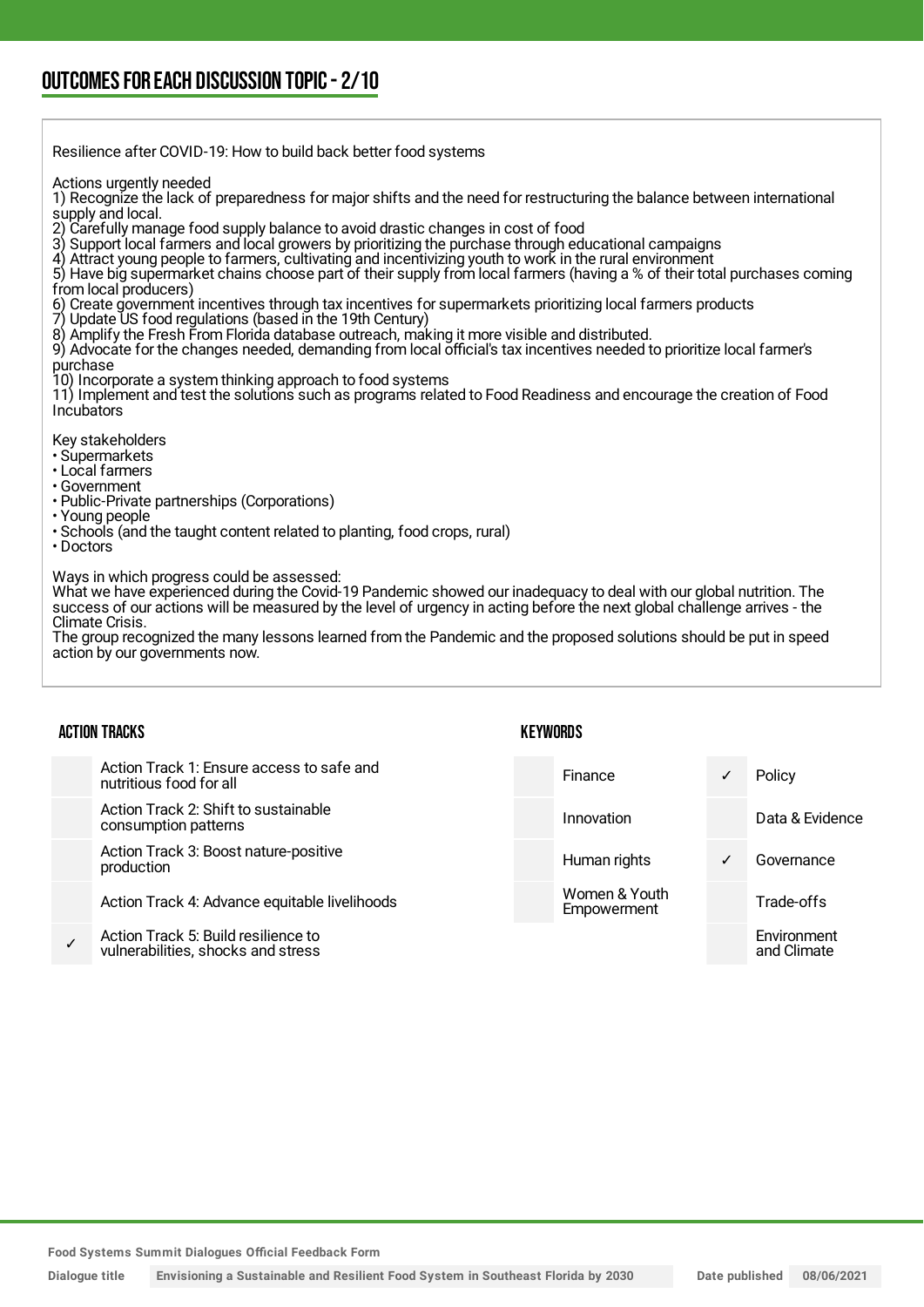Food Security: SE Florida's Agriculture in the Coming Decades

Actions urgently needed:

1) Short-term actions:

• Increase support for/dependence on local farmers, especially by having grocery stores and restaurants get more produce from South Florida farmers. That would reduce emissions and lower the number of imports, which undercut local growers and drive down the wages of local agricultural employees.

• For any imports that remain, move away from using wood pallets or increase regulation to ensure they're treated and cannot introduce new pests.

• Pass heat standards at the federal level (H.R.3668 - Asuncion Valdivia Heat Illness and Fatality Prevention Act) and at the state level so there's a legal mandate for agricultural employers to provide their workers with rest breaks, water access and restrooms.

• Maintain the urban development boundary where it is.

• Invest in technology and pilot projects for sustainable agriculture in South Florida, especially in partnership with local universities.

2) Longer-term actions:

• Work on increasing farms' energy efficiency and on converting the power grid to renewable sources so that energy used on farms does not contribute to climate change.

• Convert septic tanks to sewer systems to avoid nutrient leakage into waterways.

Key stakeholders:

Most participants would be willing to advocate for most of the issues above if there were clear channels through which they could do so. Some organizations already lobby on the issues of heat protection and the urban development boundary. Priority issues that would benefit from a more organized advocacy effort include buying local produce (especially getting supermarkets and restaurants to buy local) and converting the energy grid. These issues align with many of the advocacy efforts of local climate groups, so perhaps there's a way to jointly mobilize with them.

Many of these organizations would be willing to partner with one another or with universities on pilot projects for sustainable agriculture, if the opportunities and funding were made available to them.

Ways in which progress could be assessed:

How would success look like? Examples:

If the Urban Development Boundary stays where it is. If Congress and Florida's Legislature each pass laws mandating heat risk protections for ag workers.

If there's increased regulation/reduced use of untreated wooden pallets leading to a decline in the emergence of new pests and diseases. Reducing greenhouse gas emissions and increasing the economy's reliance on local farmers are harder to quantify.

|  | <b>ACTION TRACKS</b> |
|--|----------------------|
|--|----------------------|

Action Track 1: Ensure access to nutritious food for all

Action Track 2: Shift to sustaina consumption patterns

Action Track 3: Boost nature-pos production

Action Track 4: Advance equitable

Action Track 5: Build resilience to vulnerabilities, shocks and stres **KEYWORDS** 

| o safe and      |              | Finance                      | ✓            | Policy                     |
|-----------------|--------------|------------------------------|--------------|----------------------------|
| ıble            | $\checkmark$ | Innovation                   |              | Data & Evidence            |
| sitive          |              | Human rights                 | $\checkmark$ | Governance                 |
| ble livelihoods |              | Women & Youth<br>Empowerment |              | Trade-offs                 |
| to<br>SS.       |              |                              | $\checkmark$ | Environment<br>and Climate |
|                 |              |                              |              |                            |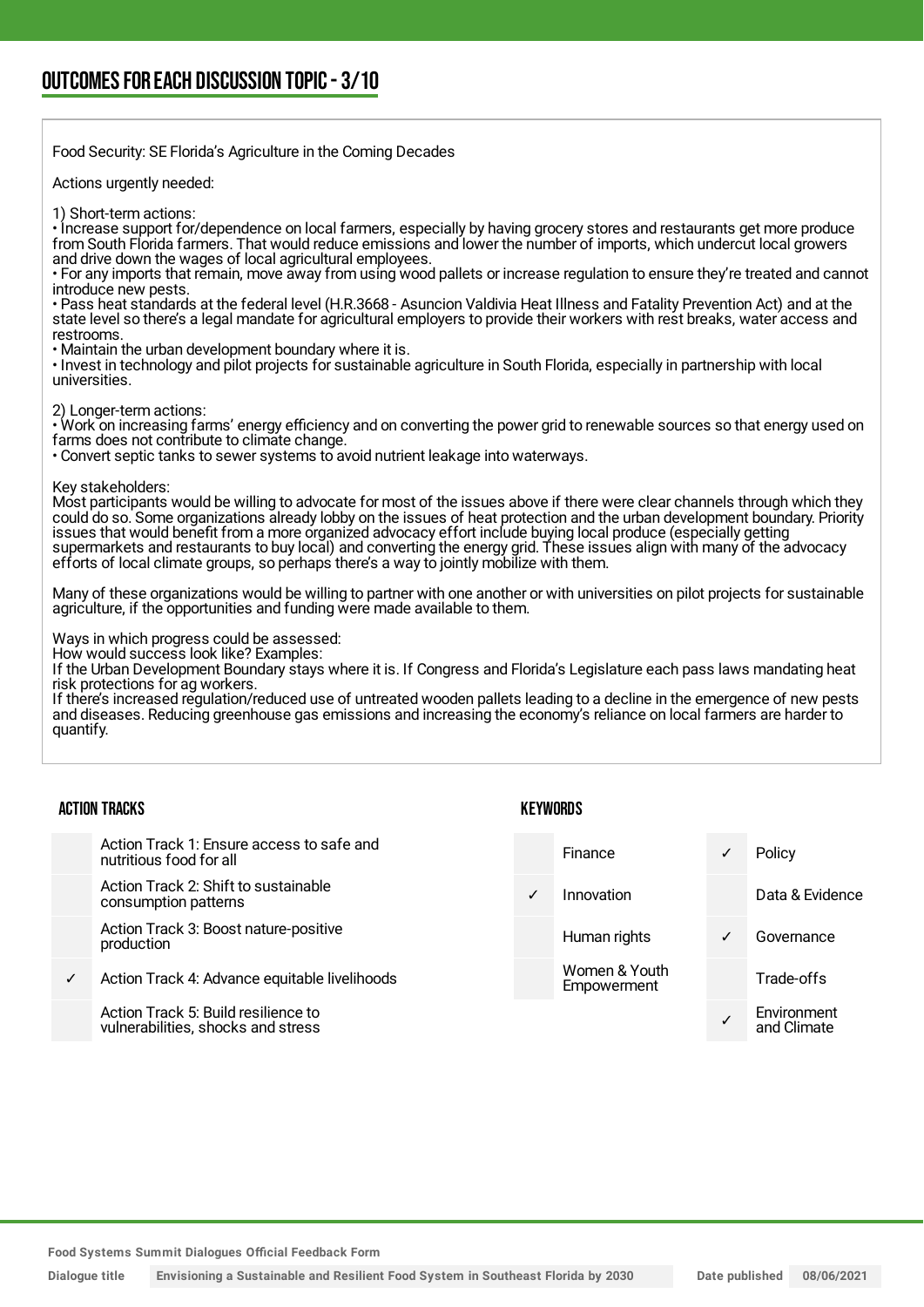| Climate Resilience: How to strengthen the food system in the face of a climate emergency?                                                                                                                                                                                                                                                                                                                                                                                                                                                                                                                                                                                                                                                                                                                                                                                                                                                                                                                                                                                         |                 |   |                 |  |  |  |
|-----------------------------------------------------------------------------------------------------------------------------------------------------------------------------------------------------------------------------------------------------------------------------------------------------------------------------------------------------------------------------------------------------------------------------------------------------------------------------------------------------------------------------------------------------------------------------------------------------------------------------------------------------------------------------------------------------------------------------------------------------------------------------------------------------------------------------------------------------------------------------------------------------------------------------------------------------------------------------------------------------------------------------------------------------------------------------------|-----------------|---|-----------------|--|--|--|
| Actions urgently needed:<br>1) Better understand what is happening in the area by creating workgroups and gaining insights into the "lay of the land":<br>understand the threats, what is already being impacted and how.<br>2) Implement a plan so that efforts are not duplicated.                                                                                                                                                                                                                                                                                                                                                                                                                                                                                                                                                                                                                                                                                                                                                                                              |                 |   |                 |  |  |  |
| Other efforts/actions include:<br>1) Increase use of urban gardens (households, commercial rooftops, public lands)<br>2) Increase use of household food stocks for emergencies such as hurricanes (stockpiling)<br>3) Create intra-neighborhood networks to aid most at risk households especially the elderly and shut-ins<br>4) Make food systems flexible and adaptable as climate threats change<br>5) Build desalinization plants<br>6) Increase use of more resilient crops, phase out less resilient crops, for better use of agricultural land<br>7) Facilitate households growing their own landscaping plants so that landscaping companies can convert their land to<br>agricultural crops<br>8) Create a public community garden at every public school<br>9) Counter the effect of the increase in poor diet health problems among people<br>10) Transition to a more sustainable, less wasteful food system - government/agencies working with<br>industries/corporations<br>11) Provide equity in food security across race, ethnicity and income                  |                 |   |                 |  |  |  |
| Key stakeholders:<br>Actions will require the participation of food organizations, local elected officials, government, farmers, distributors and<br>businesses.                                                                                                                                                                                                                                                                                                                                                                                                                                                                                                                                                                                                                                                                                                                                                                                                                                                                                                                  |                 |   |                 |  |  |  |
| Ways in which progress could be assessed:<br>• Determine the impact felt in marginalized communities, which are/will be the most affected; determine number of food<br>insecure people<br>• Monitor food costs, as they will go up if actions are not successful<br>• Access to fresh food will be more difficult if action is not successful<br>• Monitor malnutrition, as it could be a problem. How to ensure nutrients make it to the communities?<br>· House insecurity, homelessness, food insecurityall interconnected - monitor these to determine success.<br>. If not successful there will be an increase in poor diet health problems among people<br>· There must be equity in food security across race, ethnicity and income<br>· There will be a rise/fall in proportion of fresh produce within diets<br>. Determine the agricultural productivity per acre on vital commodities/produce<br>• Ability to adapt to sudden or unexpected crises<br>. Measurement of unsold food recovered or rescued and diverted to food banks, pantries, homeless shelters, etc. |                 |   |                 |  |  |  |
| <b>ACTION TRACKS</b>                                                                                                                                                                                                                                                                                                                                                                                                                                                                                                                                                                                                                                                                                                                                                                                                                                                                                                                                                                                                                                                              | <b>KEYWORDS</b> |   |                 |  |  |  |
| Action Track 1: Ensure access to safe and<br>nutritious food for all                                                                                                                                                                                                                                                                                                                                                                                                                                                                                                                                                                                                                                                                                                                                                                                                                                                                                                                                                                                                              | Finance         | ✓ | Policy          |  |  |  |
| Action Track 2: Shift to sustainable<br>consumption patterns                                                                                                                                                                                                                                                                                                                                                                                                                                                                                                                                                                                                                                                                                                                                                                                                                                                                                                                                                                                                                      | Innovation      | ✓ | Data & Evidence |  |  |  |

Action Track 3: Boost nature-positive production

Action Track 4: Advance equitable livelihoods

✓ Action Track 5: Build resilience to vulnerabilities, shocks and stress

Human rights **v** Governance Trade-offs ✓ Environment

and Climate

Women & Youth Empowerment

**Food Systems Summit Dialogues Official Feedback Form**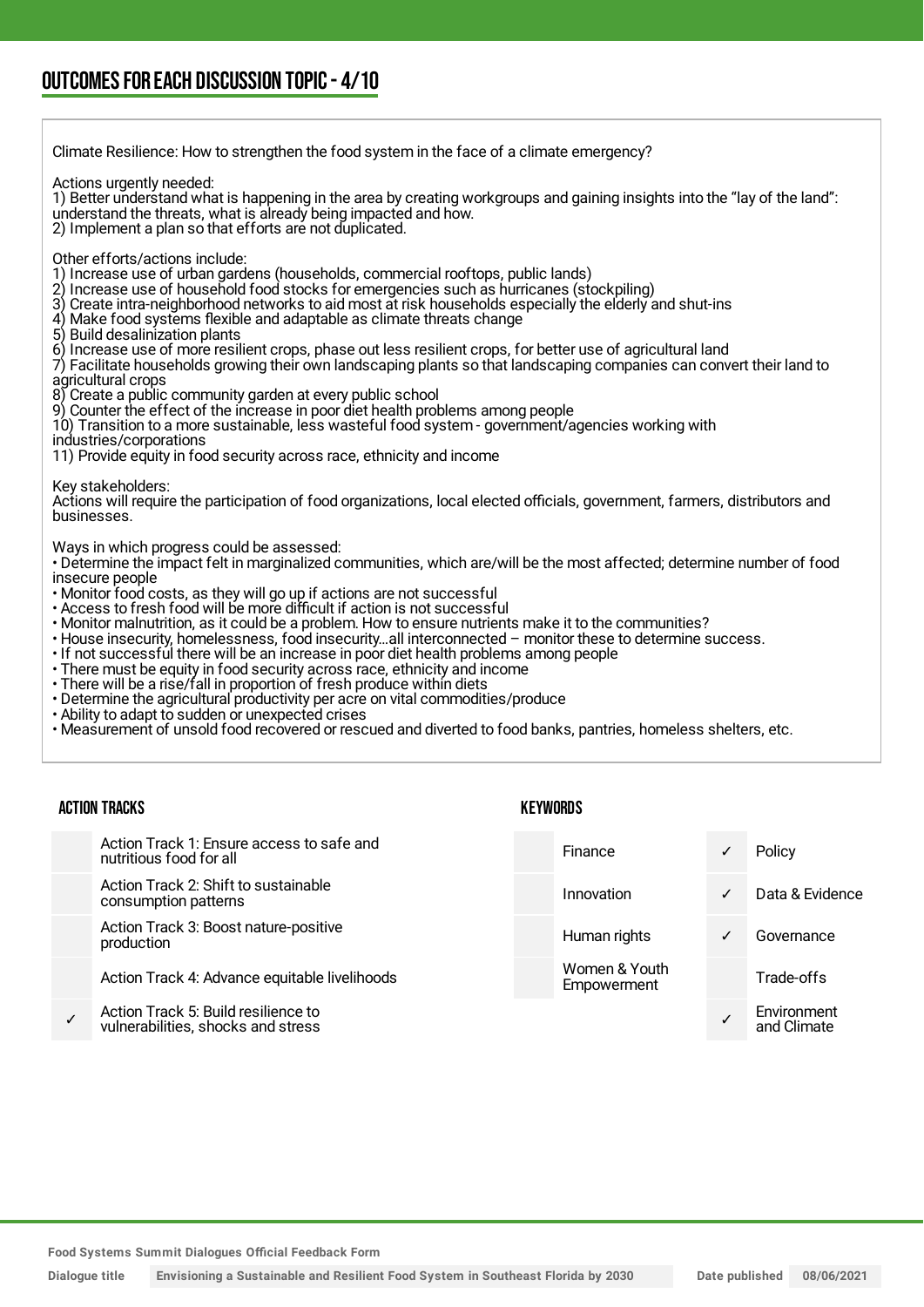Food Waste and Recovery: What supply chain solutions can help ensure responsible use of resources, reduce and recover food waste from farmers to consumers?

#### Actions urgently needed:

1) Expand composting efforts

2) Start with an education campaign at a state level and simultaneously develop a municipal based pick up and drop off system for composting facilities

3) Have municipalities to first provide services to primary education centers, then restaurants, and then households

4) Have municipal governments also incentivize local farmers to create their own composting facility on site to process local food scraps

5) Have local farmers diversify their production based on local demand.

- 6) Food access needs to be improved to avoid surplus food going to waste by:
- Providing research grants to identify food deserts in South Florida
- Advocating for zoning policy to allow mixed use
- Incentivizing the creation of small local fresh produce only stores within walking distance of food deserts
- Subsidizing the purchase of storage equipment for those stores
- Accepting food stamps at those stores

• Eliminating strict quality standards based on the weight, size and appearance of the fresh produce (fruits, vegetables, meat, fish and dairy) sold

• Ensuring the transportation/delivery of locally produced items to above mentioned stores.

#### Key stakeholders:

• Local government can carry out public awareness campaigns at the consumer level to encourage a movement away from impulsive to rational consumption patterns. Working with employers to provide free days for workers to attend health/wellness classes (provided by organizations such as; the UF IFAS extension program or local nutritionist) on a healthy diet, purchase planning, making a grocery list (based on daily needs), creating an inventory of supplies, and buying less.

• NGO's can continue their efforts to divert food from landfills by delivering it to food banks and sending scrap for animal feed or to Industrial Use sites (to recover energy).

NGO's can also press for legislation that encourages markets to sell 'sub-standard' products that are still safe and of good taste and nutritional value.

• Municipal governments can help by developing linkages between farmers and local restaurants, food banks and supermarkets so they better understand local demand and diversify their production accordingly.

• Restaurants, the amount of available food per person in restaurants has increased. In addition to providing restaurants with free food waste audits, NGO's can continue to help them divert their food from the landfill while municipalities set up the composting system. We suggest research be conducted to find ways to address the bi-product waste/packaging created by restaurants providing takeout options for clients.

Ways in which progress could be assessed:

• Post-secondary education institutions and NGOs can continue to carry out research designed to identify food waste along the value chain of locally produced food.

• Universities and NGOs can provide free waste audits at the retail and restaurant level and see how things have improved.

#### ACTION TRACKS

#### **KEYWORDS**

|              | Action Track 1: Ensure access to safe and<br>nutritious food for all      | Finance                      | Policy                     |
|--------------|---------------------------------------------------------------------------|------------------------------|----------------------------|
|              | Action Track 2: Shift to sustainable<br>consumption patterns              | Innovation                   | Data & Evidence            |
| $\checkmark$ | Action Track 3: Boost nature-positive<br>production                       | Human rights                 | Governance                 |
|              | Action Track 4: Advance equitable livelihoods                             | Women & Youth<br>Empowerment | Trade-offs                 |
|              | Action Track 5: Build resilience to<br>vulnerabilities, shocks and stress |                              | Environment<br>and Climate |

**Food Systems Summit Dialogues Official Feedback Form**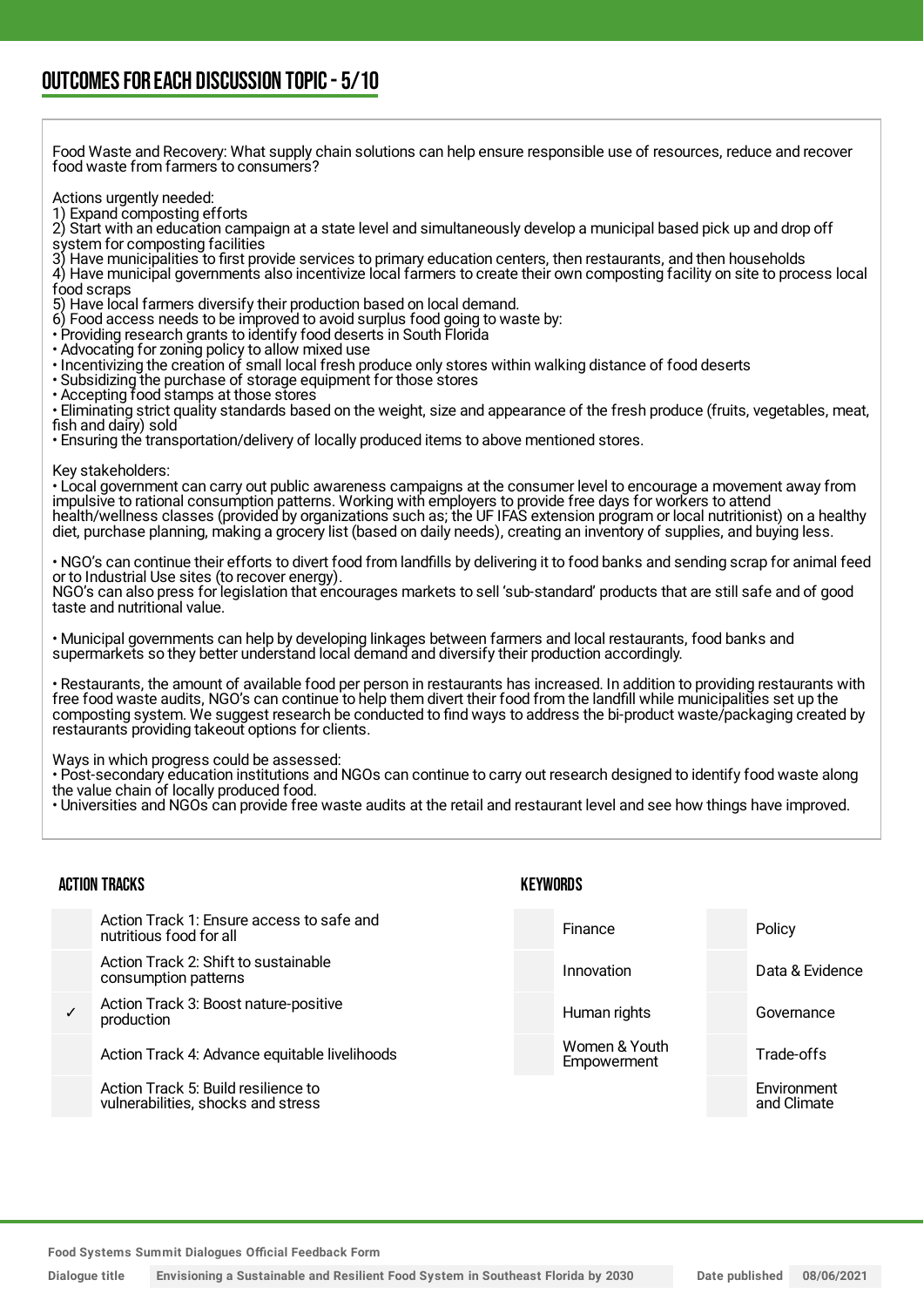Partnership: Game-changing Solutions for transforming Food Systems Actions urgently needed: 1) Increase coordination efforts  $-$  necessary to partner and scale up the action 2) Increase clarity and transparency by formalizing partnerships - a way to help simplify some of the challenges that take place when building collective impact efforts. 3) Avoid duplication of work: let others know what each organization is good at, and let other actors do their part<br>4) Create policies - needed to have an official way of coordinating actions with clarity 4) Create policies - needed to have an official way of coordinating actions with clarity 5) Staffing/Capacity of partners is an issue: increase collaboration to make up for the capacity issues, to leverage staff time, expertise, diversify programming, etc. Increase multi sector partnerships and collective impact collaborations 6) Create a universal database for food system non-profit database to share data 7) Have more "shared used kitchens", increase number of food hubs Key stakeholders: • Foodsavers.Org • Feeding South Florida • Humana educational seminars on healthy eating on a budget • Publix is socially responsible and can educate and help out through their grants. • The organization should be responsible for advocating towards education... collaboration with businesses to support these businesses • Dietetic association (Miami and Florida) those members would offer their time: anything about education.

#### ACTION TRACKS

#### **KEYWORDS**

| Action Track 1: Ensure access to safe and<br>nutritious food for all      |              | Finance                      | √ | Policy                     |
|---------------------------------------------------------------------------|--------------|------------------------------|---|----------------------------|
| Action Track 2: Shift to sustainable<br>consumption patterns              | $\checkmark$ | Innovation                   | ✓ | Data & Evidence            |
| Action Track 3: Boost nature-positive<br>production                       |              | Human rights                 | ✓ | Governance                 |
| Action Track 4: Advance equitable livelihoods                             |              | Women & Youth<br>Empowerment |   | Trade-offs                 |
| Action Track 5: Build resilience to<br>vulnerabilities, shocks and stress |              |                              |   | Environment<br>and Climate |

**Food Systems Summit Dialogues Official Feedback Form**

vulnerabilities, shocks and stress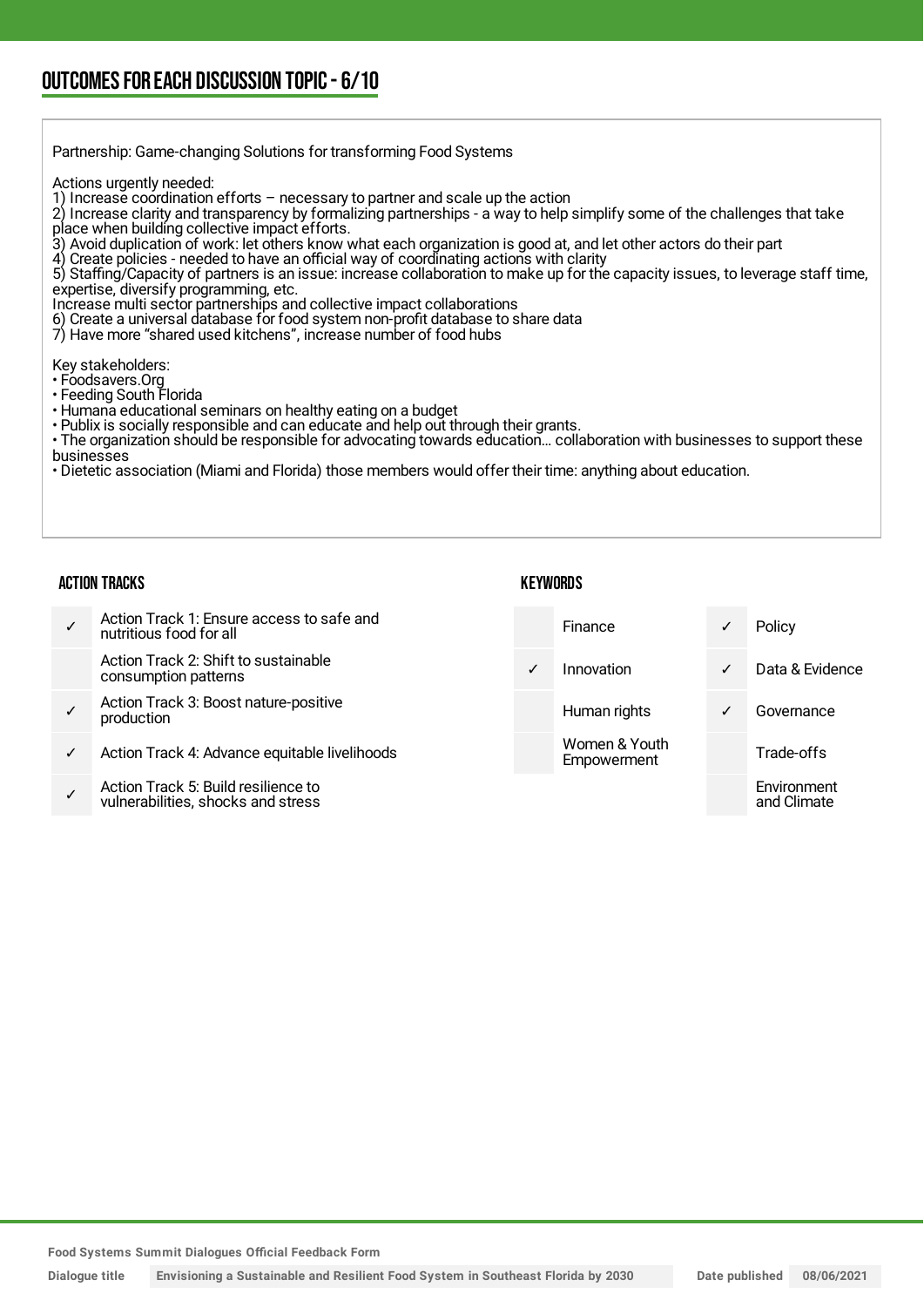The environmental impacts of Food: How can we eat more responsibly?

Actions urgently needed:

Developing and providing access to affordable healthier food options that are also sustainably grown:

- 1) using Patch concept community gardens in urban areas of low social-economic status;
- 2) engaging community in garden developments;
- 3) providing subsidies for fresh local seasonal produce;

4) providing subsidies for fresh local seasonal produce;<br>4) partnering up with local grocers, supermarkets and farmer's market to provide access to foods, funding for gardens,

- employment and volunteer opportunities;
- 5) promoting Meatless Monday campaigns along with other plant-based options for healthier humans and the Planet;

6) urging school districts to implement sustainable nutrition education components, engaging community on ongoing events and educational sessions on sustainable nutrition.

#### ACTION TRACKS

#### **KEYWORDS**

| Action Track 1: Ensure access to safe and<br>nutritious food for all      |            | <b>Finance</b>               | Policy                     |
|---------------------------------------------------------------------------|------------|------------------------------|----------------------------|
| Action Track 2: Shift to sustainable<br>consumption patterns              | $\sqrt{2}$ | Innovation                   | Data & Evidence            |
| Action Track 3: Boost nature-positive<br>production                       |            | Human rights                 | Governance                 |
| Action Track 4: Advance equitable livelihoods                             |            | Women & Youth<br>Empowerment | Trade-offs                 |
| Action Track 5: Build resilience to<br>vulnerabilities, shocks and stress |            |                              | Environment<br>and Climate |

**Food Systems Summit Dialogues Official Feedback Form**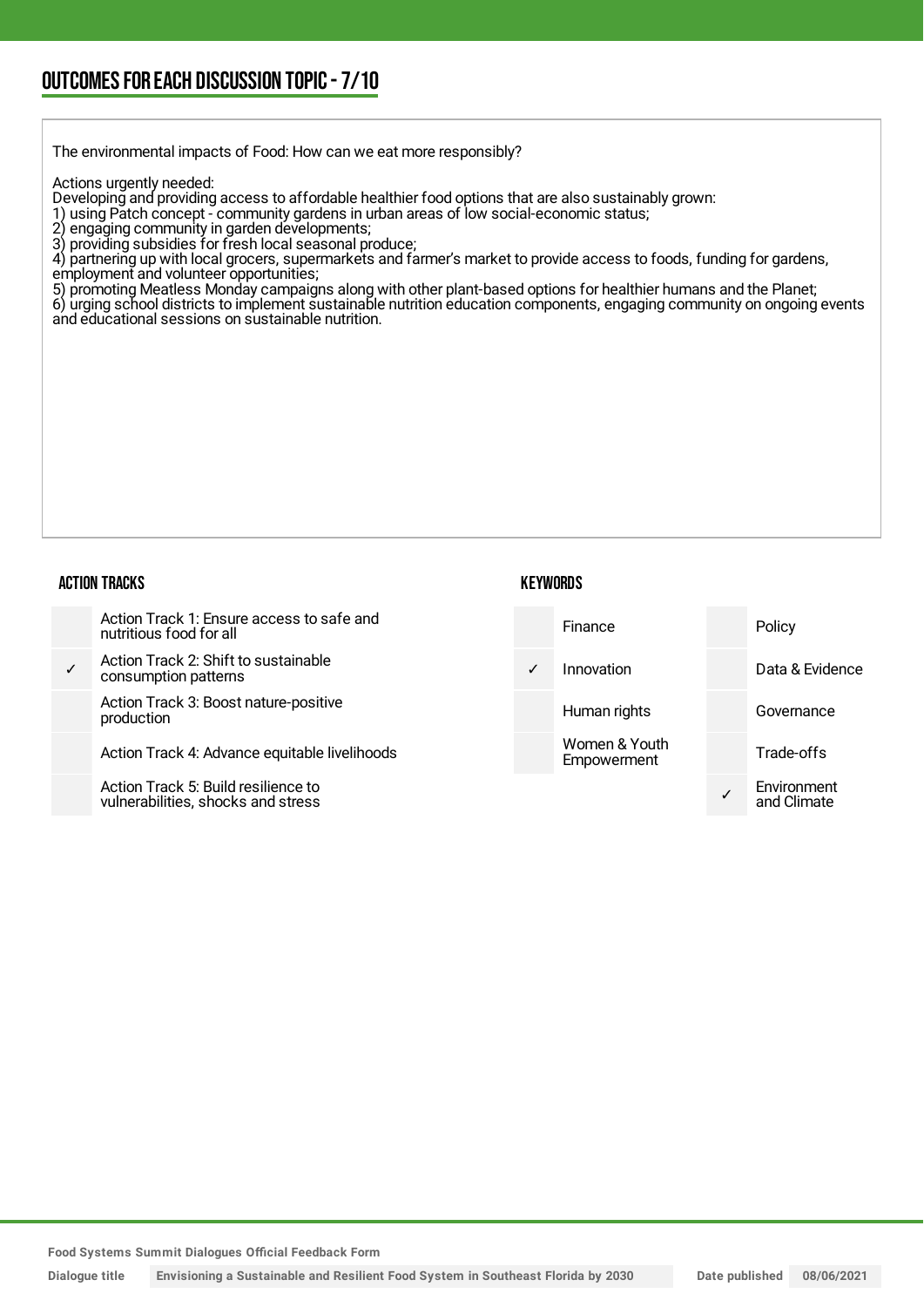Making food systems more inclusive: The role of minorities in food systems

Actions urgently needed:

1) Increase funding

• State level funding could give opportunities to community gardens for access to food.

• Give opportunity to growing food locally and distributing, rather than outsourcing foods (ex from California to Miami). Food that travels leads to food waste

• Fund local farmers to avoid this issue

• Funds (16 bil) weren't given to rural farmers, only to a select few. Funds weren't used to increase wages for farmers.

2) Give control back to communities. Rural communities should have access to land for community farming focus on people of color Co-op farming to support real resilience.

Actionable Step #1: Make SNAP available to ex-felons in state of Florida. Introduce new legislations.

Step #2: Farm to food model, create entrepreneurship opportunities to teach children to grow and give access to food in local communities.

Step #3: Initiatives started to have farming Co-ops. Address supply chain model issues and give control back to rural communities. Farms are in rural communities but they have least access to it.

Step #4: Give farmers contracts for funding, example farmers in Davie, getting them contracts with the USDA

Step #5: What every day consumers can do: Go to city council meetings, make elected officials more involved, grow our own food. Unless city governments can see financial impact, they won't be as open to being involved to give communities more power over land. Ex. Instead of X would make people healthier, X would lower how much money is spent on X people negatively impacted by X.

Step #6: Educate people and give them resources to tools needed. 40% of college students are food insecure, so that students have access to SNAP.

Step #7: Consumers can buy local. On an individual level, you can educate people about it.

Step #8: Involve people in rural communities and farmers in solutions to food insecurity, don't exclude them from the conversations.

#### ACTION TRACKS

- Action Track 1: Ensure access to safe and nutritious food for all
- Action Track 2: Shift to sustainable consumption patterns
- Action Track 3: Boost nature-positive production
- Action Track 4: Advance equitable livelihoods
	- Action Track 5: Build resilience to vulnerabilities, shocks and stress

#### KEYWORDS

Finance **v** Policy Innovation **Data & Evidence** Human rights **Governance** Women & Youth Empowerment Trade-offs Environment and Climate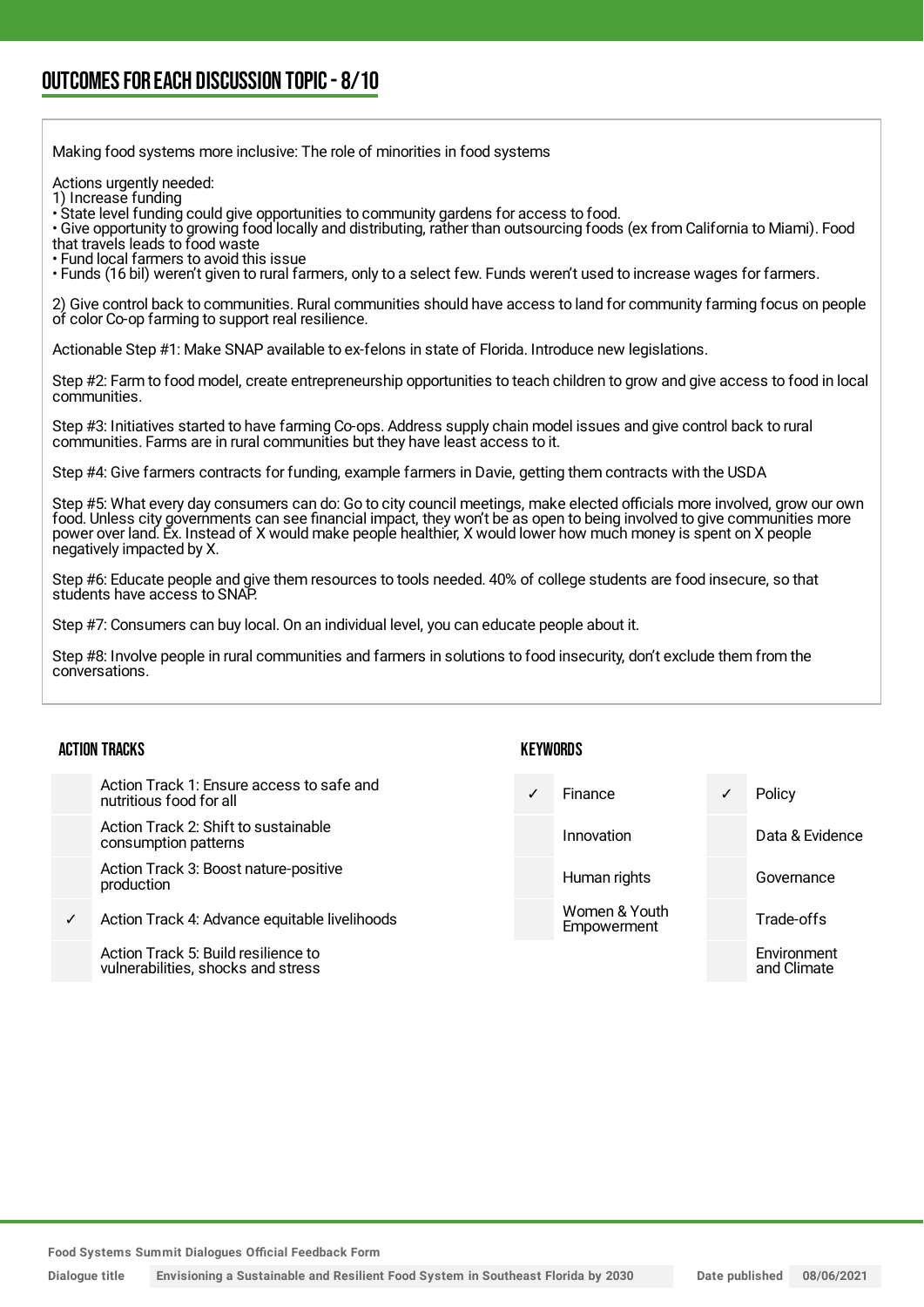Youth Power: How young people can help shift help shift food systems towards increased sustainability and climate resilience

Actions urgently needed:

- 
- 1) Increase Youth knowledge on gardening<br>2) Use technology (social media, apps) to in 2) Use technology (social media, apps) to integrate youth into the agri-food system
- 3) Have young people talking to young people helps engage younger generations
- 4) Have organizations led by young people to partner with school districts to engage high school students
- 5) Create a community education component on food systems and community growing in higher education
- 6) Work on aquaponics system with youth
- Use waste from tilapia growing system to grow lettuce
- 8) Education initiative to get young volunteers involved—incorporate lifestyle (example fishing) into food system education
- 9) Increase communication on opportunities in food system: market, job opportunities, financial perspectives

#### ACTION TRACKS

#### **KEYWORDS**

✓ Action Track 1: Ensure access to safe and nutritious food for all Action Track 2: Shift to sustainable consumption patterns ✓ Action Track 3: Boost nature-positive production Action Track 4: Advance equitable livelihoods ✓ Action Track 5: Build resilience to vulnerabilities, shocks and stress Finance Policy Innovation Data & Evidence Human rights **Governance** Women & Youth **Empowerment** Trade-offs Environment and Climate

**Food Systems Summit Dialogues Official Feedback Form**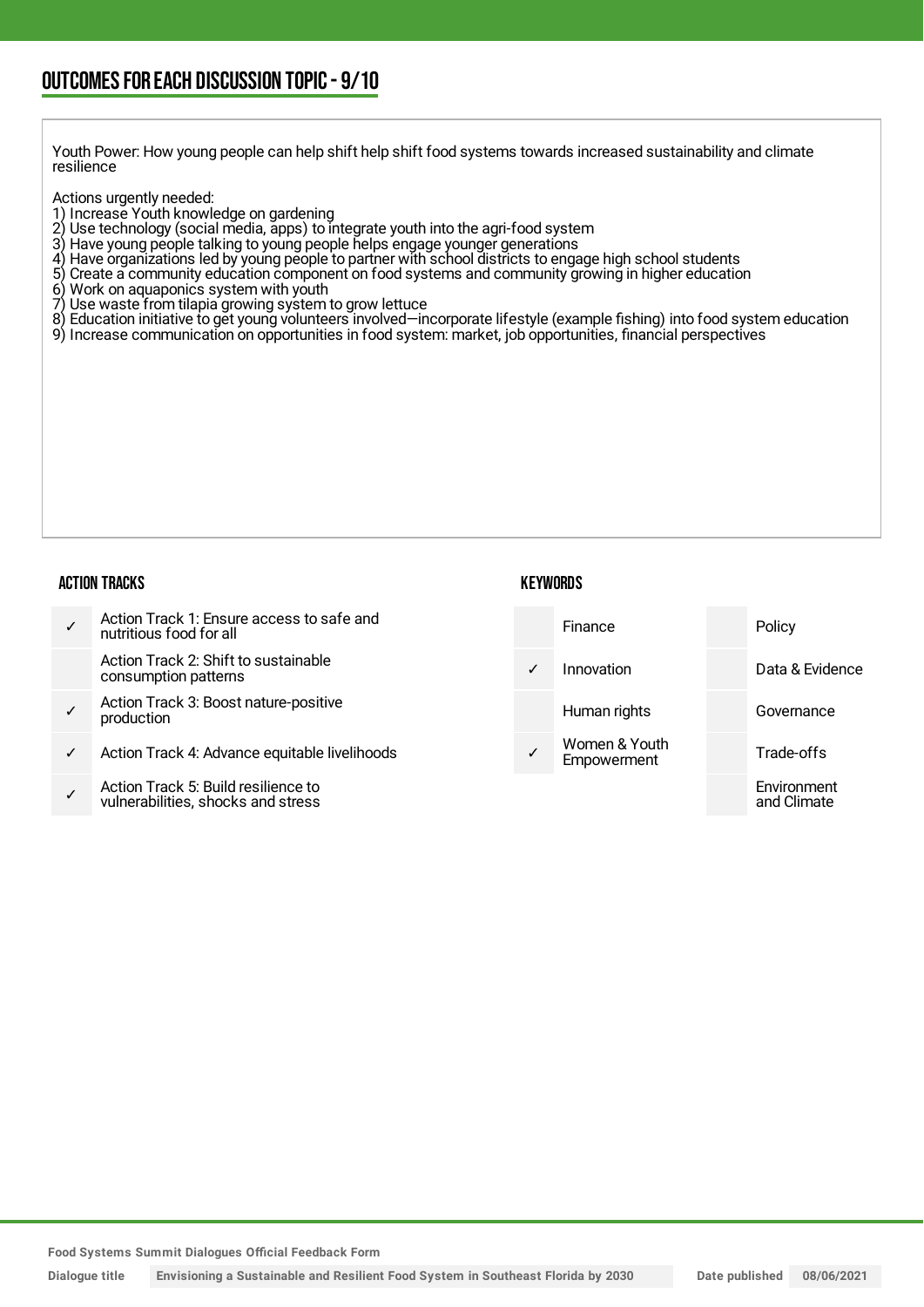Community building: How to foster collaboration between food system stakeholders to focus and strengthen collective action?

Actions urgently needed:

1) Build the next generation of farmers – critical actors- by educating students and providing them with real-world experiences in farming, community building, and advocating for food rights and sustainability. Integrate food sustainability and security as a component of the political agenda for local elected officials so that they are accountable and connected with the interests of this topic alongside organizations driving for change. The creation of a formal Committee with stakeholders across the ecosystem will yield the greatest returns -- Faith-based organizations, educators, youth, non-profit orgs, relevant special interest groups, and elected officials. Most pressing is ensuring that the actual groups affected most by this challenge have a voice and are a part of this Committee. They should be valued and present at the table for solutions.

2) Give more visibility to mental health and well-being as components of the need for food security, nutrition, and access. The ecosystem of advocacy on this topic should also include mental health professional's voices.

3) K-12 engagement is critical to building a pipeline for food system advocacy, including future farmers.

4) Integrate the systems approach with the end-user being the community member. Critical to engage them to learn about their pain points in order to create solutions (don't assume).

5) Encourage, fund, and educate traditional farmers on new technologies to yield higher nutritional crops by using hydroponic and aquaponic.

#### ACTION TRACKS

|  | Action Track 1: Ensure access to safe and<br>nutritious food for all |
|--|----------------------------------------------------------------------|
|--|----------------------------------------------------------------------|

- ✓ Action Track 2: Shift to sustainable consumption patterns
- ✓ Action Track 3: Boost nature-positive production
- Action Track 4: Advance equitable livelihoods
- ✓ Action Track 5: Build resilience to vulnerabilities, shocks and stress

**KEYWORDS** 

- Finance **√** Policy ✓ Innovation ✓ Data & Evidence Human rights **v** Governance Women & Youth Trade-offs
	- **Empowerment**

✓ Environment and Climate

**Food Systems Summit Dialogues Official Feedback Form**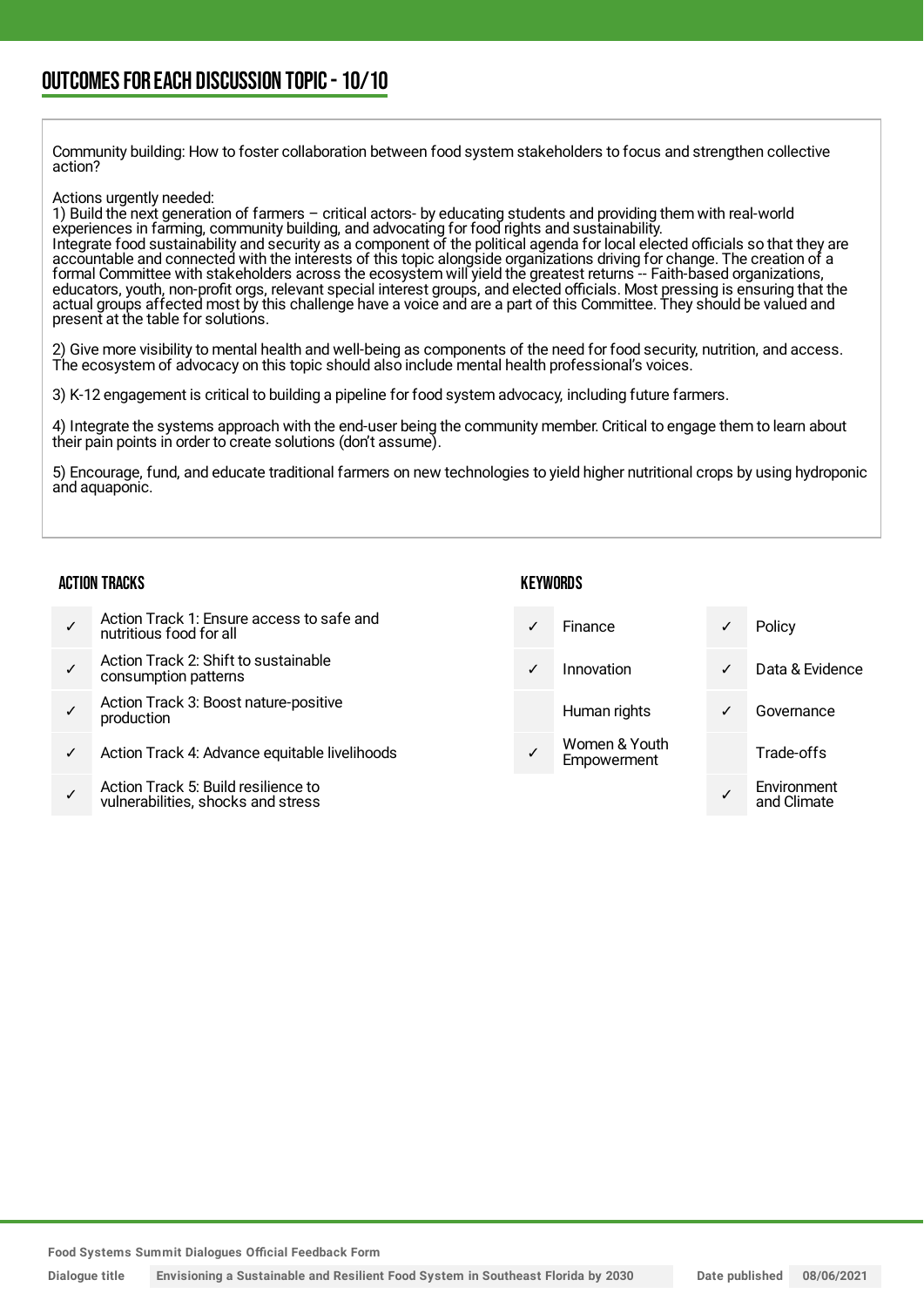### AREAS OF DIVERGENCE

1) Food security: The extent to which farmers and agricultural producers are responsible for the degradation of Florida's Everglades and the emergence of "toxic" blue-green algae blooms following discharges of water from Lake Okeechobee. Participants agree that nutrients found in fertilizer and septic tanks contribute to the blue-green algae; however, there was debate over whether these nutrients come from agricultural producers or if they're mainly the result of leaking septic and sewer tanks. This discussion gets at a broader debate over what amount of Florida's resources - especially water and land ought to be used to support human populations. How much land should be urbanized vs. used for agriculture vs. restored or conserved in its "natural" state? What amount of nutrients, if any, is permissible in water? Who should be held responsible for the excess, and should they be made to compensate in some way?

2) Food waste: Packaging: This was an area of contention because packaging makes food last longer but also adds to waste in landfills so, participants suggested consumer groups/NGOs study which packages expand the life span of a product (and can be re-used) and which can be phased out. Participants also suggested considering a tax on food packaging that reflects the product's true cost based on its environmental footprint. A 'packaging tax' (that can partly subsidize municipal waste disposal services) might also encourage consumers to switch away from processed foods to a healthier fresh diet. A scientist in the group suggested continuing to promote innovation/research on products designed to increase life span of produce without packaging.

3) Climate change: There is still denial in the general population about climate change. We must create awareness, education and a call to action. It will not be sufficient to get people facts, and it will be more important to teach people to discern what is important. Critical thinking is a must: what is relevant and what is not. Education involves connecting the dots and showing the consequences of taking action, or lack thereof will show how everyone is affected, some to a greater degree than others. Politicians/elected officials must hear from citizens – it is not enough to just vote. Regulation has very limited reach as business is profit-driven. Outside pressure (e.g., from civil society) is needed. We need to sensitize politicians and CEOs. Advocacy is important beyond vote.

**KEYWORDS** 

#### ACTION TRACKS

| Action Track 1: Ensure access to safe and<br>nutritious food for all | Finance   |
|----------------------------------------------------------------------|-----------|
| Action Track 2: Shift to sustainable<br>consumption patterns         | Innovatic |
| Action Track 3: Boost nature-positive                                |           |

- ✓ Action Track 3: Boost nature-positive production
	- Action Track 4: Advance equitable livelihoods
	- ✓ Action Track 5: Build resilience to vulnerabilities, shocks and stress